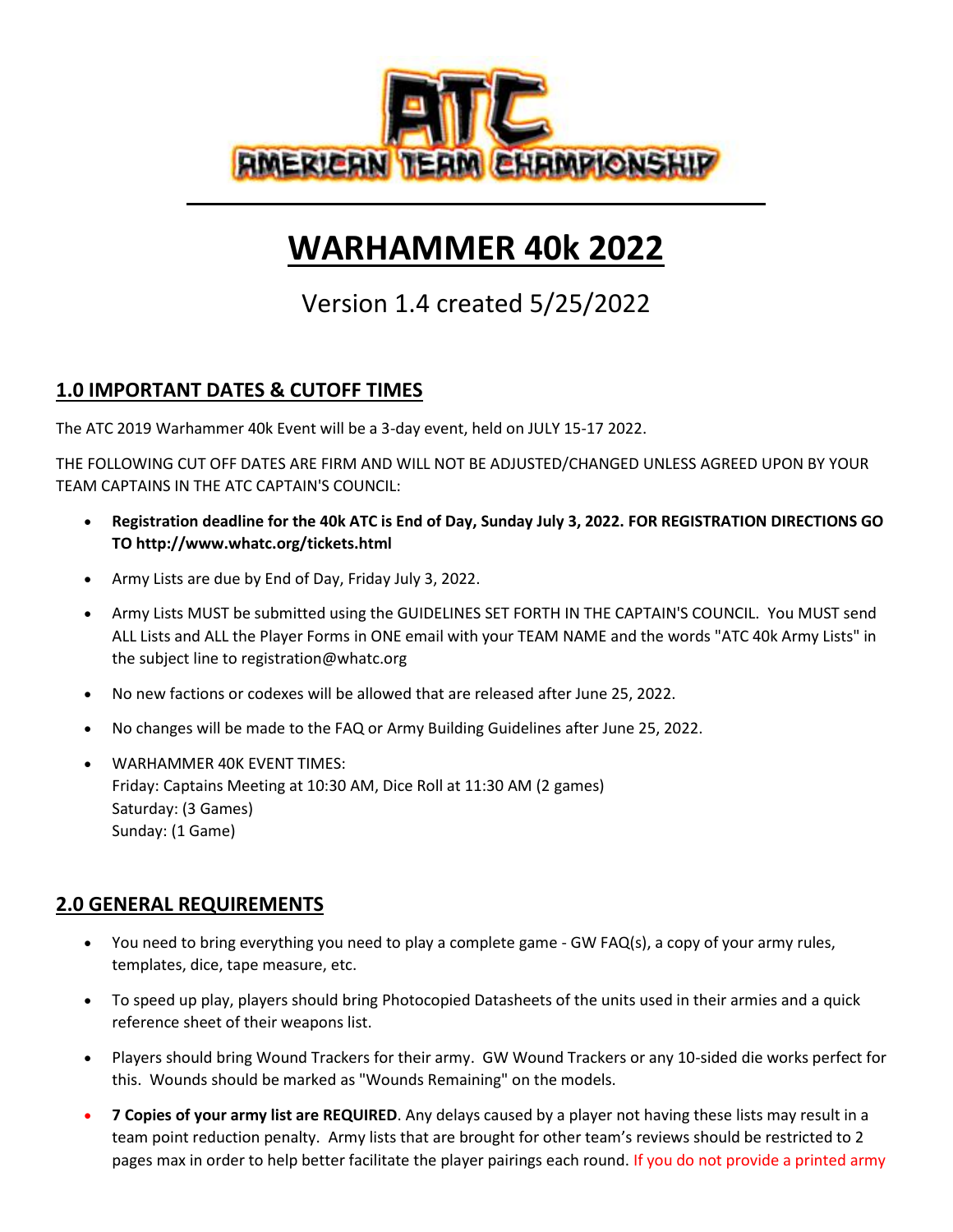list for the opposing team during player pairings or you do not provide your opponent with a copy of your army list for your opponent, you will forfeit your game.

- Due to space requirements and physical table setup, it is strongly recommended that each player bring a laser pointer or Line Of Sight system and a display table or tray with legs to place their books and unused models on during the event.
- The venue has a concrete floor. Rubber floor mats made for standing on hard floors for long periods of time are highly recommended.
- Chess Clocks:

Either player in a game may request to use a Chess Clock. The ATC will have a few clocks set aside for this purpose and these should be used if available. If the ATC does not have any available clocks the player(s) may use one of their own.

The players need not agree on using the clock, if either player wishes to use one, it must be used. Once they have begun to use a clock, the rules governing "Timed Game" are in effect and enforceable by the Judge.

Beginning with Tournament Round #4, ALL players on a team on the Top 4 Table Sections MUST use a Chess Clock. These will be provided by the ATC.

The ATC / ITC Chess Clock Information can be found within the ATC / ITC Code of Conduct document at: [www.whatc.org](http://www.whatc.org/)

• Dice Apps. Dice apps will not be allowed at this year's event.

### **3.0 PAINTING, MODELLING & COMPOSITION**

THERE ARE PAINTING AND MODELING REQUIREMENTS. In addition to the guidelines laid out here you should also review our official Model Policy Section of this rules pack. No painting or composition scores will be calculated into the overall Team Scores. Although painting quality is not a factor in the overall score, there will be an award for Best Painted Army at the event.

### • **MODEL CONVERSION POLICIES**

- We all want to have fun modelling, theming, converting and painting our armies. The ATC always strives to promote strategy and competition while encouraging the hobby aspect of the game at the same time. To help ensure that both of the above aspects of the hobby are acknowledged we have established a few rules regarding the appropriateness of models used during the event.
- **Consider this a first warning/notification. Warnings regarding these model policies will not be given at the event.** Any models that become problematic that were not approved before the event will be subject to immediate removal from the event and may result in a game loss/game losses. If the model(s) in question would have affected more than the current game, the player will be issued a Yellow Card Foul. For details on player warnings/fouls/DQ's please see the ATC/ITC DQ Policies.

1. ALL models, for ALL game systems must be painted to a 3-color minimum standard unless otherwise specified in the event rules. This means that an honest attempt to paint all models MUST be exhibited and that 3 colors have not been simply applied to circumvent this policy. Primer counts as a color. Clear bases such as those found on skimmer models do not have to be painted and/or based in order to count as finished. To protect everyone's experience, you will be required to remove any models that do not meet these standards, from the table, immediately. Judges and TO's have the final say in what constitutes the spirit of this policy. As a general rule, if someone feels the need to justify why a model is completed, it probably isn't. In dire situations, (lost models on the way to or at the event, severely damaged models, etc.) we can make exceptions to this rule.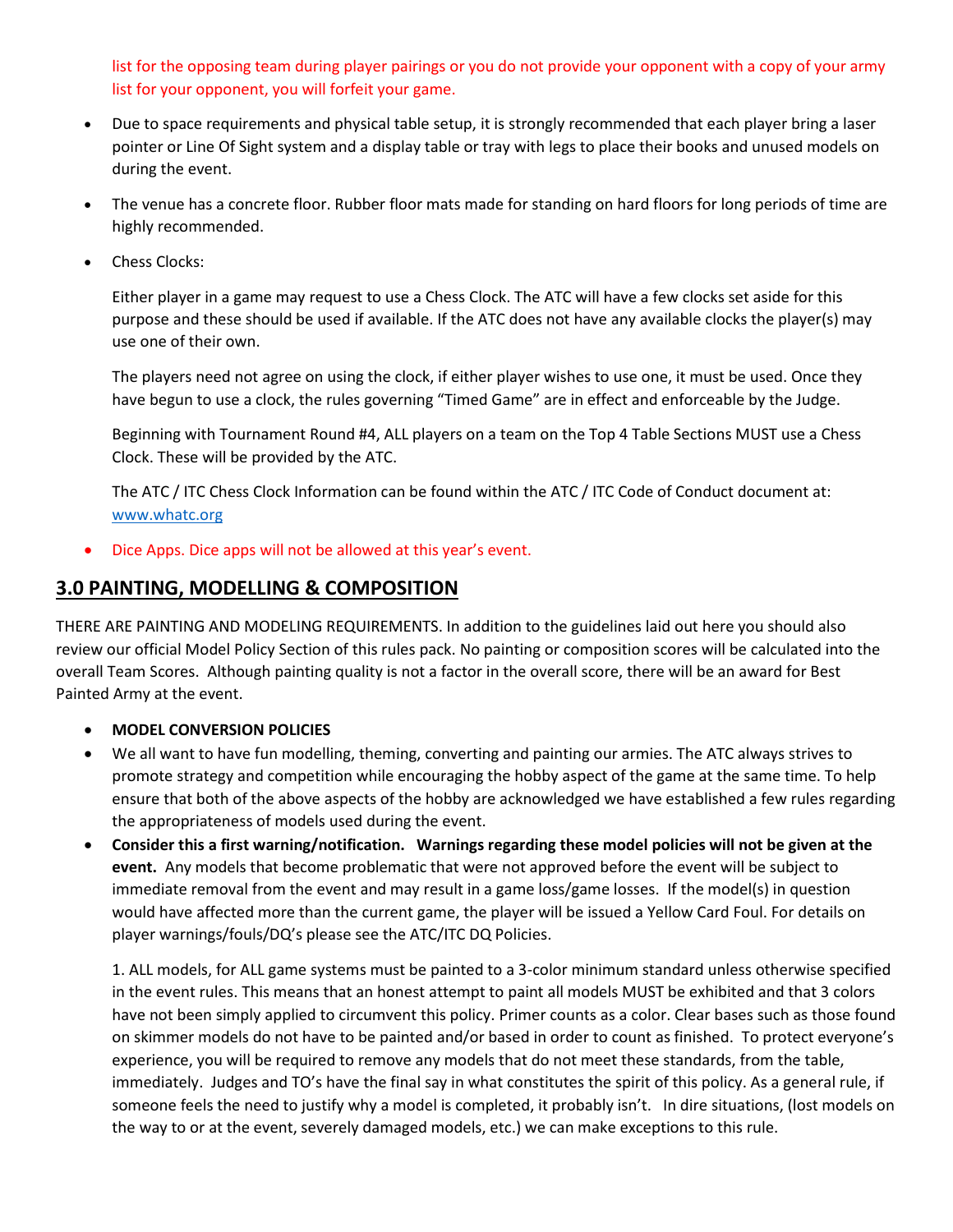2. Units must always be represented by appropriate models. This is the single, most important rule. The 'What You See Is What You Get' (WYSIWYG) rule is in effect for all events. That means all units MUST be easily identifiable as the particular choice they represent and that any and all weapons/options taken for a unit MUST be clearly represented on the model(s). Exceptions MAY be made for themed units or armies. Furthermore, you need to contact us to let us know about any conversions you are planning on using, and MUST provide us with photos of ALL models in question. Don't worry – we fully appreciate spectacular modelling skills, but we just want to make sure everything is super clear for your opponent so that no confusion can arise during games. **Players are required to email us to approve ANY and ALL conversions/etc. BEFORE THE EVENT** (See below for submission guidelines). To protect everyone's experience, you will be required to remove any models that have not been approved, from the table, immediately.

3. Your army should be primarily constructed of models from the given game system and the appropriate model range(s). Supplementing your army with models from outside the game system is acceptable but MUST be approved BEFORE THE EVENT by the ATC (See below for submission guidelines).

4. Game units that do not have a dedicated model may use any appropriate models to represent their force(s) as long as they are within the spirit of the game system and force which they represent, but MUST be approved BEFORE THE EVENT by the ATC (See below for submission guidelines).

5. The size and shape of all model bases MUST be appropriate for the given game system. Models, such as vehicles that do not require bases MUST maintain the intended size, shape, aesthetic consistency and height of the model represented.

6. Models that were once historically supplied with smaller bases (e.g., older Terminators) are still legal models; although it is REQUIRED that you update them to the current base size for the applicable game system. Models that are supplied with two different types of bases (e.g., Chaos Daemons) must be fielded on the base type that is appropriate for the applicable game system (e.g., Chaos Daemons on square bases are NOT allowed in Warhammer 40K events).

7. Scratch built models and conversions can be used for units, but must adhere to the following guidelines and MUST be approved BEFORE THE EVENT by the ATC (See below for submission guidelines):

- Models may NOT contain significant elements of pre-assembled and/or pre-painted models or toys (A Gundam Model is not an Imperial Knight but an Imperial Knight model with a Gundam head would be acceptable).
- With the following exceptions, 3-D Printed models are NOT allowed:
	- o A minimal amount of 3-D printed conversion bits MAY be allowed but MUST be approved beforehand. The print quality of these bits Must be a high quality.
	- $\circ$  3<sup>rd</sup> Party Companies that only offer their models via 3-D files may be used but MUST be approved beforehand. The print quality of these models Must be a high quality.
	- $\circ$  3<sup>rd</sup> Party Companies that produce physical models and also provide 3-D files for their models may be used but MUST be approved beforehand. The print quality of these models Must be a high quality.
- Models MUST be consistent with the look and feel of the game system they belong in. Scratch built models should aesthetically evoke the production-quality models they are intended to represent. For clarity, printed paper models or models constructed from building blocks, etc. DO NOT meet this requirement.
- Models MUST adhere to all the above restrictions.
- Resin cast "knock offs" (aka China Cast, etc.) are Not Allowed.

8. Count-as armies are allowed at the ATC as long as they follow all the above rules and restrictions. The onus is on the owning player to alleviate any and all avenues of confusion that might result from using count-as models/armies. Count-as models MUST be WYSIWYG, appropriately equipped and sized accordingly in order to best represent the model/unit in question. Count-as armies should demonstrate exceptional effort when it comes to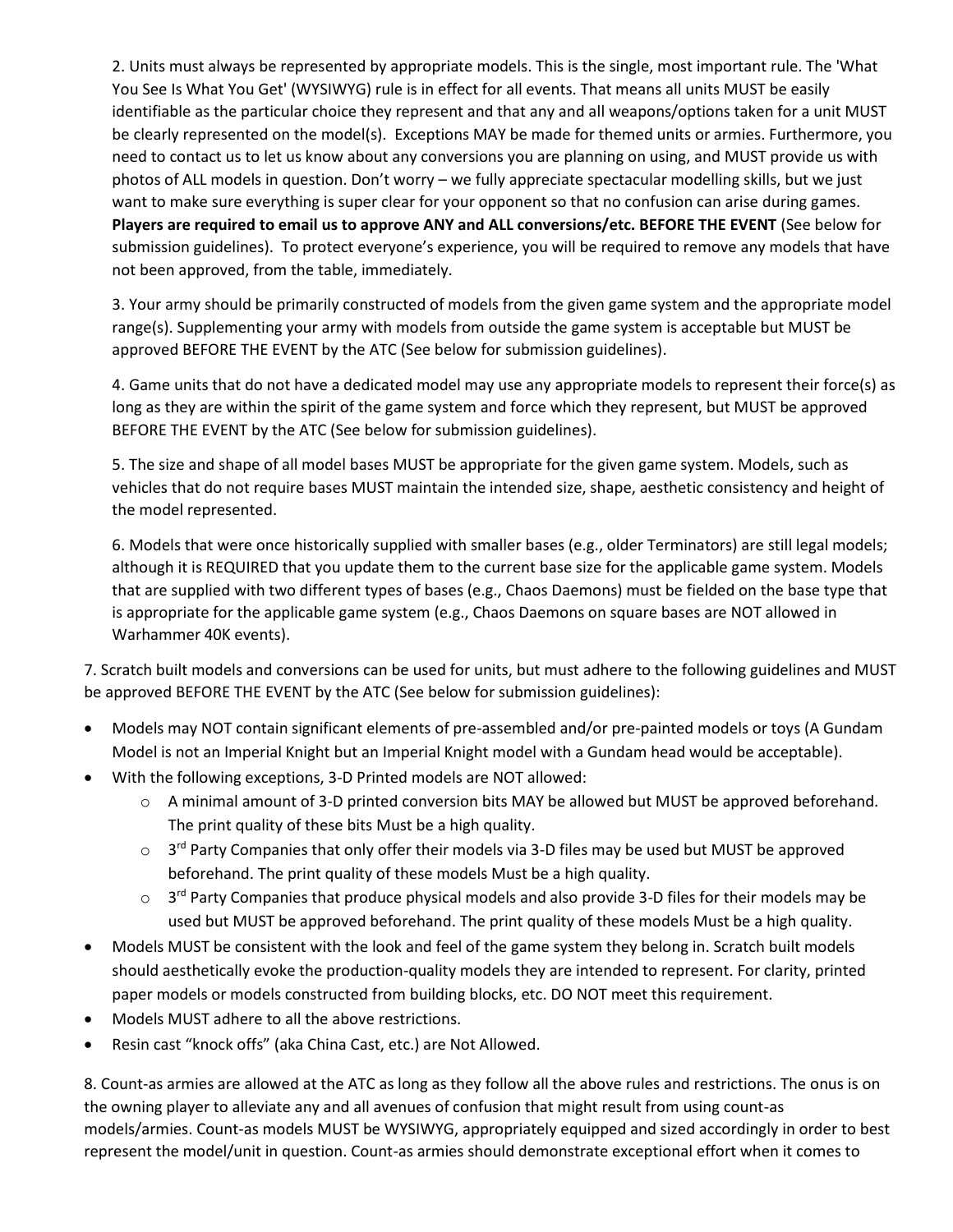conversions, simply using an existing army with a different codex (as a proxy) is NOT allowed. Models MUST be approved BEFORE THE EVENT by the ATC (See below for submission guidelines).

9. When using detachments in your army that contain models with different <Bracket>Faction Keywords, then they must be easily distinguished from other, similar faction models. To protect everyone's experience, you will be required to remove any models that have not been approved, from the table, immediately.

10. Fliers MUST be mounted on a Games Workshop Flying Base of the appropriate type or MUST be modeled to the same height as if it were on the correct Games Workshop Flying base.

11. Models/armies should be appropriate for a family-friendly event. When in doubt, models should adhere to a typical PG-13 rating. The ATC reserves the right to remove any models deemed offensive. In extreme circumstances, the ATC reserves the right to disallow the use of any model, scratch-built model or conversion in any tournament due to playability or aesthetic reasons. Besides not being able to use a disallowed model for the remainder of the ATC, other tournament scoring penalties may be applied. This would not be a normal circumstance, and if you follow the guidelines outlined above in good taste, you will be fine.

#### **SUBMITTING MODELS FOR APPROVAL**

- All submissions for approval must be received no later than one week before the date that army lists for the event that they are to be used in are due.
- If you have any doubts to the appropriateness of a model or conversion, please use the following procedure to get approval from The ATC in advance:

1. Create an email with at least 3 quality digital photos of the completed model(s). Include one picture with a standard infantry figure or infantry stand in order to display the scale of the scratch-built model or conversion.

2. Send this email to [registration@whatc.org](mailto:registration@whatc.org)

3. Your model will be evaluated, and you will receive an official response from an ATC judge via email with our team's decision.

#### **BEST PAINTED ARMY AWARD**

Again, there are no painting or composition scores calculated into the overall Team Scores.

The information below is the guidelines/criteria used to judge armies that are submitted for the Best Painted Army Award at the event.

This part of the event will be overseen by Spikey Bits and is sponsored by Spikey Bits and The Long War Network.

Q: How do I submit my army to compete for Best Painted?

A: Spikey Bits will have a designated area near the ATC HQ area where they will be photographing and judging armies. Your army should be set up on your display board (or equivalent) and ready to be photographed as much as possible before coming to the submission area. Fill out the Team Name, Event, Player Name and Army lines on the sheet provided below (there will be copies on hand at the event).

Q: When can I submit my army?

A: You may submit armies to be photographed and judged at the following times during the event:

Friday before the first round from 10am until 11:30am and anytime between rounds.

Saturday during lunch break and between rounds.

No submissions will be processed at the end of any day or on Sunday.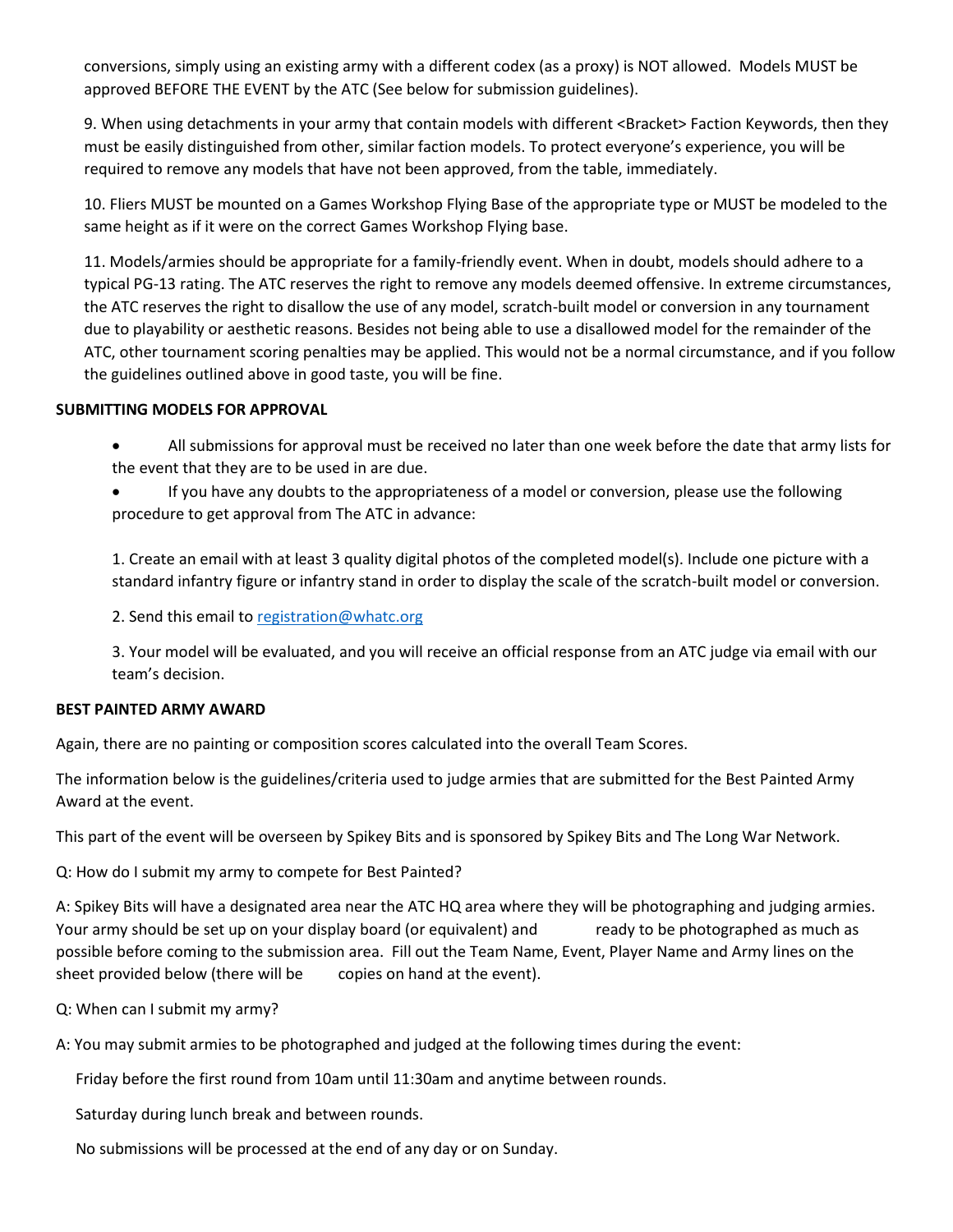We suggest that as soon as your game has finished, you should begin gathering your army and getting to the submission area. The staff will process the submissions as quick as possible but you may have to bring your army back at a later time, as we will not hold up a round starting.

We will get all submissions photographed and judged and your help in being prepared and timely and patient will go a long way!

Q: What criteria will be used to judge Best Painted?

A: The Long War has taken the time to put together a fantastic grading guide that takes into account all aspects of the hobby, and they will be using that as a guideline for their judging and decisions.

#### **Please see the form below for all of the details that the judges will be considering this year.**

Once again, just a reminder that the scoring system below will in no way affect your event score.

CORE PAINTING (Check Only One)

- . Bulk of the Army is mostly-painted, but some units are unfinished. (0 points)
- . Bulk of the army is fully-painted to at least a three-color standard. (1 point)
- . Bulk of the Army is painted to a level that shows true hobby effort (3 points)

Subtotal: / 3 points.

Detailed modeling & painting Check all that apply

- . Models display discernable highlights/shading, blends, other advanced techniques (2 Points)
- . Models are identifiable. Unit markings and/or color codes to distinguish one unit from another. (1 Point)
- . Do these models feature conversions/kit bashes/epic model substitutions that remain WYSIWYG and are comparable to the actual FW or GW models? (2 Points)
- . Did a Hobby Maniac make this army? (hand-painted details, green stuff sculpting etc.) (2 Points)
- . Model bases are detailed using at least one flock material. (sculpted bases count as 1 flock for this) (1 Point)
- . There are extra details/flock on larger bases (helmets, skulls, rubble, etc.) (1 Point)
- . The Army has a display base / movement tray (1 Point)
- . The display board includes terrain elements or a diorama (something more than flock) (1 Point)
- . There is an undefinable beauty to this Army. Something special. (2 Points)

. The army is themed. It tells a story just by looking at it. I would expect to see this army featured in a White Dwarf battle report. Army features unique models, personalized details, etc. (2 Points)

Subtotal: \_\_\_\_\_\_/ 15 points.

TOTAL PAINTING SCORE: \_\_\_\_\_\_/ 18 points possible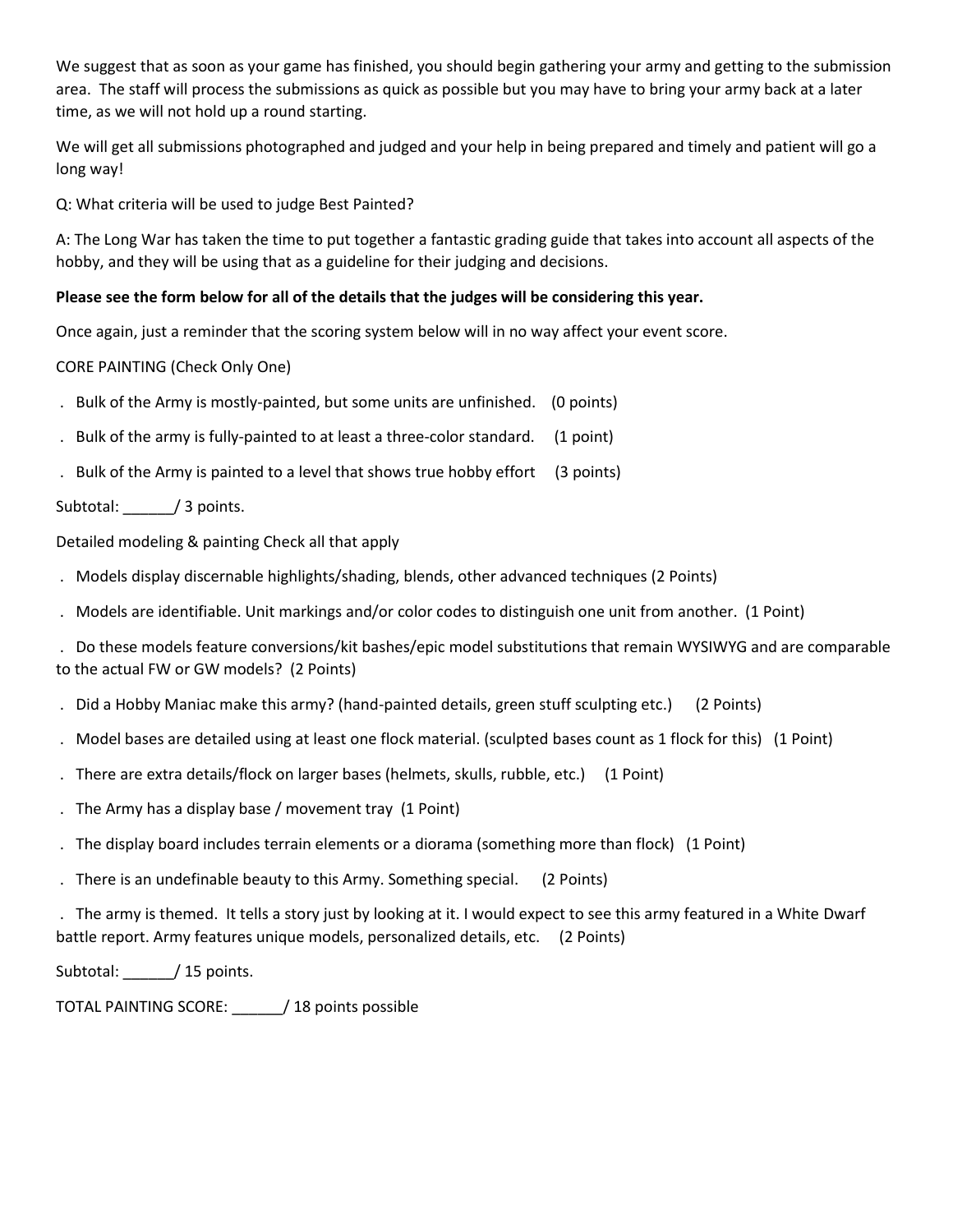### **4.0 SPORTSMANSHIP**

- The current ITC Floor Rules will be enforced for this event with the additions/exceptions noted in the ATC Floor Rules Section below.
- Sportsmanship will be taken into account. Sportsmanship is always a very important factor in all of our events. We are playing a game (supposedly for fun) and any unsportsmanlike behavior will not be tolerated. Players yelling or being abusive towards other players or ATC staff will be removed from the event and may face a possible ban in future events. There will be a reasonable warning and penalty system in effect.
- Sportsmanship scores are used only to help inform the event coordinators and judges of any conduct issues that may need to be addressed.
- We expect all players to see the game through to the very end and not concede, as doing so can impact tiebreakers and, ultimately, the final rankings. In the unlikely event that a player does concede, the rules for concession will be as provided in *War Zone Nachmund: Grand Tournament Mission Pack*

### **5.0 TOURNAMENT FORMAT**

#### **ROUNDS AND TIMES**

6 Tournament Rounds, 3-Day Event 3 hour rounds plus a minimum of 15 mins pairing time.

### **MISSIONS**

The following missions will be used from the War Zone Nachmund: Grand Tournament Mission Pack.

#12 Tear Down Their Icons

#21 Abandoned Sanctuaries

#13 Data Scry Salvage

#22 Conversion

#32 Death and Zeal

#31 Tide of Conviction

#### **TERRAIN**

1 - There will be 5 tables per table section. Three tables will have Medium levels of terrain and Two tables will have Heavy levels of terrain.

2 - We will be using the ITC Player Optimized Rules below for this year's terrain placement.

3 – Please watch the video at<https://youtu.be/dyZJ2OhvIl8> and have ALL of your team watch the following video and practice this before the event!

### **ITC Player Optimized Terrain Guidelines:**

Prior to each game, players will use a total of 10 minutes of time off of the clock to settle pre-game actions and adjust terrain.

Terrain Placement Rules: terrain will be divided along the centerline of the deployment map rolled. Note: The line will differ based on the map rolled.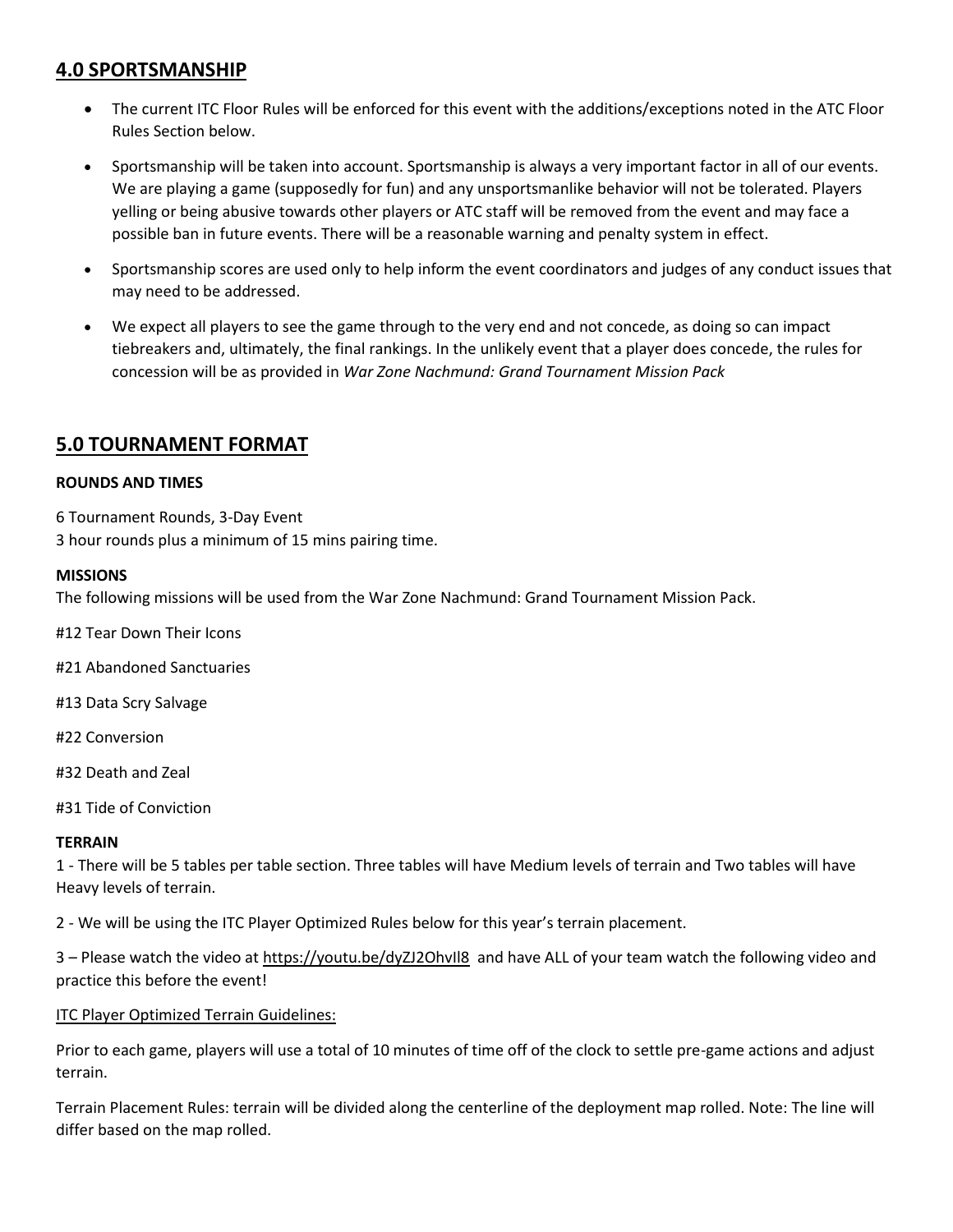The Defender chooses their table side and players separate the terrain as shown in the video below. Note, this is a deviation from the normal order of operations. Starting with the Defender, players alternate placing 1 piece of terrain from their half of the terrain in their table half at a time until all terrain has been placed. All the terrain pieces must be placed.

Note: If a table has a building in the center that cannot be moved unless an objective must be placed in the center of the table then, the Defender adjusts that piece of terrain as their first terrain placement, the minimum distance along the centerline to make room for the center objective. This will result in the building being moved in one of only two directions along the centerline with the intent to keep it as equally in either players' table side as possible. If you are using neoprene objective markers please ensure that you are placing or adjusting terrain to account for where the 40mm objective is supposed to be in the center of your objective marker.

Note: If either player has a Fortification, they may place it on the table for the purpose of measuring space during this step, but it will be deployed following the normal rules.

Terrain must be at least 4" from a table edge or another piece of terrain.

Terrain marked with an asterisk must be at least 6" from another piece of terrain marked with an asterisk.

Note: In the instance one or more players has a model that has a footprint more than 6" in diameter in their narrowest measurement such as a Brass Scorpion, adjust terrain as needed to allow them to be able to traverse the board. When placing terrain, if it is found a model cannot fit through a 4 inch gap, AND it cannot legally move up and over the terrain using its full movement, then move the terrain the minimum distance necessary to allow the model to fit through. Note: Full movement, means a models furthest movement tier without advancing. Call a judge for assistance as needed.

In the instance one or more players has a Fortification, place them during terrain setup treated as an additional terrain feature for the owning player (meaning they may only be set up in their half of the table) following normal rules for Fortification placement per the rule book.

#### 4 - ATC TERRAIN SPECIFICS

Each event round the teams will pair off against each other over a group of 5 different tables. The table groups will all have 3 tables with Medium/Standard terrain and 2 tables with Heavy terrain.

Each medium table will have four large, two medium and four small pieces of terrain on it.

Each heavy table will have four large, four small, two medium and two impassable pieces of terrain on it. The smokestacks in the pictures below are the impassible pieces of terrain.

The terrain features that will be used are as follows:

- Four LARGE terrain pieces that all fall into the Area Terrain category : RUINS.
- Two MIDSIZE terrain pieces that all fall into the Area Terrain categories : RUINS or BATTLEFIELD DEBRIS.
- Four SMALL terrain pieces that will all or in any combination fall into either the Area Terrain or Obstacles category. These pieces will be a combination of the following : CRATERS, ARMORED CONTAINERS, BARRICADES, FUEL PIPES, WOODS, BATTLEFIELD DEBRIS, and RUINED WALLS
- Two tables with two additional terrain pieces per each five table section will have terrain pieces that fall into the Area Terrain category : INDUSTRIAL STRUCTURE with the added Terrain Trait : UNSTABLE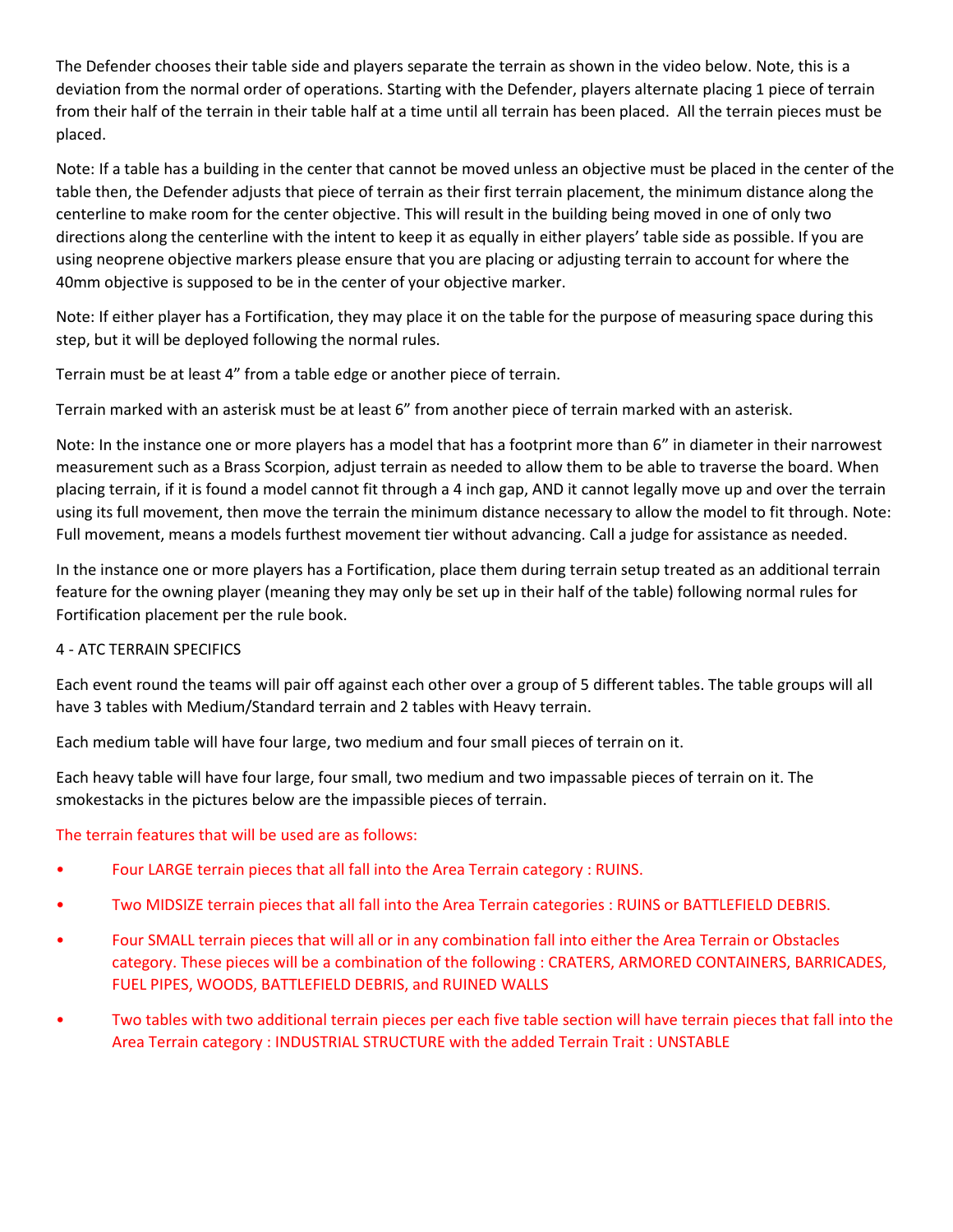#### **MEDIUM/STANDARD TABLE MEDIUM/STANDARD TABLE**





#### **HEAVY TABLE**





#### **FAQ**

1 - All Current Games Workshop FAQ's will be used.

2- The current release of Psychic Awakening Guidelines located at the link below will be used:

<https://www.warhammer-community.com/wp-content/uploads/2022/04/XTEpZheWFGC2pWI3.pdf>

#### **TEAM BUILDING GUIDELINES**

5-Player Teams

Any CODEX/Entry from the list below may be used Only ONCE per team.

Adepta Sororitas Adeptus Custodes Adeptus Mechanicus Aeldari\* (see below) Astra Militarum Chaos Daemons Chaos Knights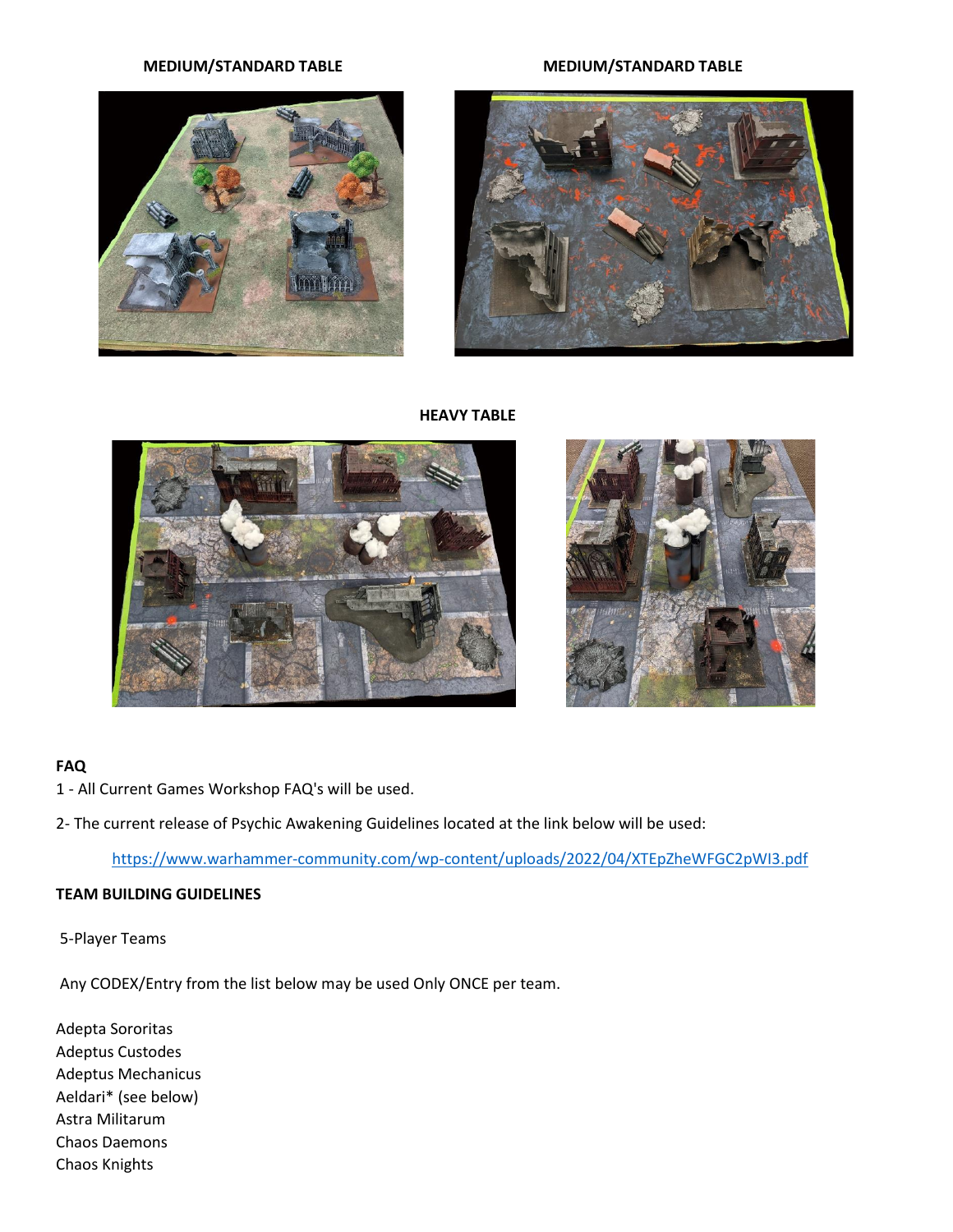Chaos Space Marines Death Guard Drukhari Genestealer Cults Grey Knights Imperial Knights Inquisition Necrons Officio Assassinorum **Orks** Space Marines / Adeptus Astartes\*\* (see below) T'au Empire Thousand Sons Tyranids

In addition to the above limitations:

Any Named Character Datasheet may only be used once per team.

Fortifications may be used by multiple armies without using a team's allocation.

\*Using the Webway Gate in a Drukhari army will not use the team's Aeldari slot.

\*\*Each Codex: Space Marine Supplement may be taken once per team in addition to one player using Codex: Space Marines without a supplement

#### **ARMY BUILDING GUIDELINES**

- Each army must be 2000 points or less.
- Armies must be constructed using the Battle Forged Armies guidelines in the Core Book, as well as all guidelines from "Muster Armies" on pages 4 and 5 of War Zone Nachmund: Grand Tournament.

#### **PRIZES**

- At minimum, every player will receive a 2022 ATC Token Set and an official ATC Dice.
- Trophies will be given to every player on the top 5 teams, and prizes will be given to every player on the top 5 teams.
- Trophies and prizes will be given for Best Painted and Best General.
- Our famous ATC Best Army Awards will be given to the best overall player in each faction played.
- Team Spirit Award
	- $\circ$  Teams will receive consideration for this award according to, but not limited to, things such as: Matching/themed shirts or costumes, Team Banner, Team Chant, Team Sportsmanship, Timeliness, Team-Wide Painting

### **6.0 PAIRING AND SCORING**

#### **TEAM PAIRING**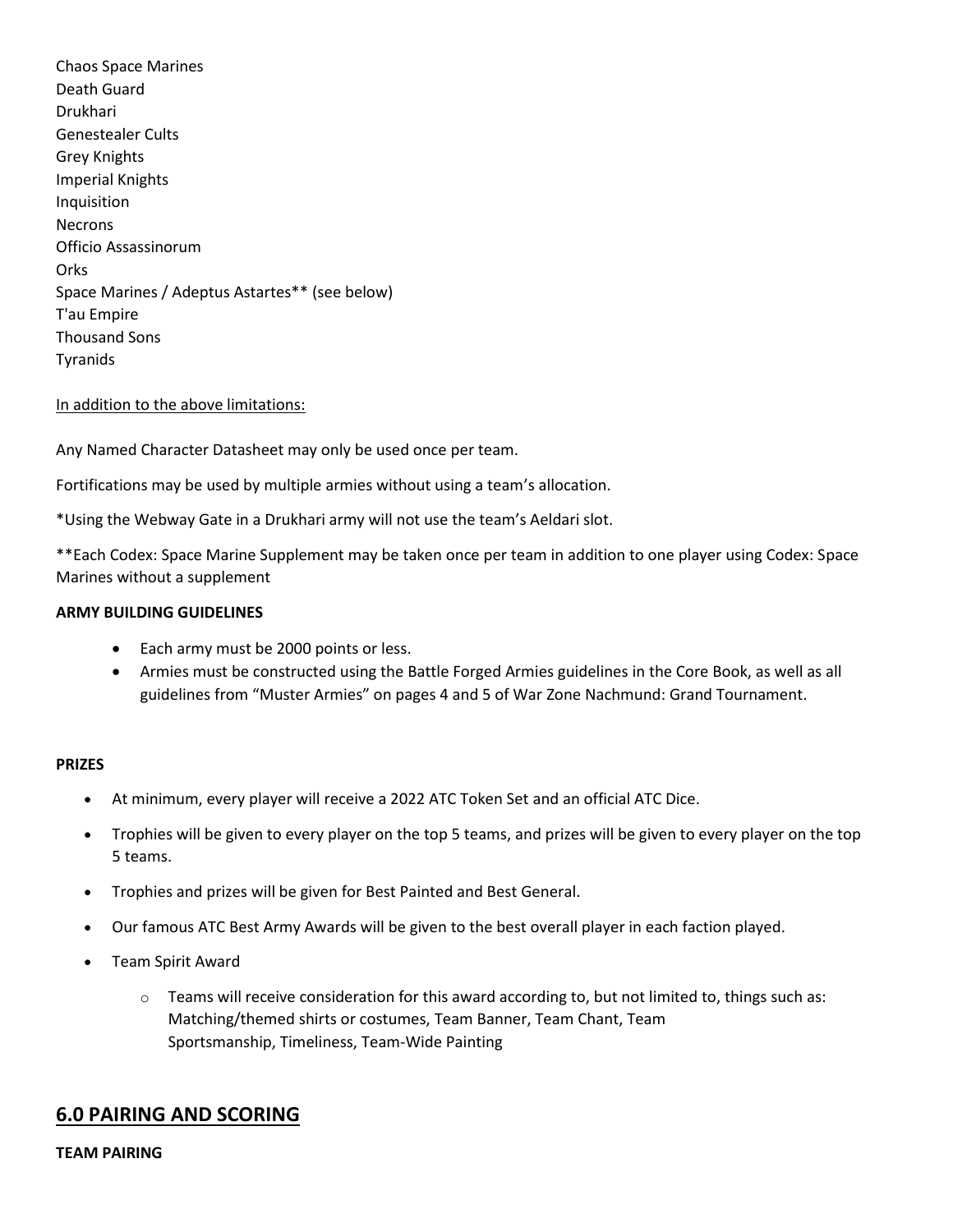- Team matches will be random first round and then W vs W, L vs L, D vs D. The Individual player pairing system can be reviewed below.
- The first-round pairings of the ATC will be done randomly with the exception that no teams from the same game club will be paired against each other.
- The 2nd through sixth round pairings will be done strongest Team Total vs next strongest Team Total.
- After the second round of the event, we will not guarantee or adjust pairings in a manner that teams from the same game clubs will not be paired against each other.

#### **INDIVIDUAL PLAYER PAIRING**

Teams will pair off into 5 individual games every round.

Individual Pairing will take place as detailed below:

1 - Teams will exchange lists and will take a few moments to review the opposing teams lists, making decisions of who they hope to pair their team's players against. discussing strategies, looking over tables, etc. If Applicable, TEAM CAPTAINS SHOULD CONTACT A FLOOR JUDGE TO RESET ANY TERRAIN AT THIS TIME!

2 - Roll off- Winner Decides who get to choose table first.

3 - Each Captain writes down 1 of their lists to defend. This is done blindly and simultaneously.

- 4 Both Captains reveal their defenders simultaneously.
- 5 Both Captains now attack the opposing team's defender with 2 lists simultaneously.

6 - Both Captains Select which attacker they want their defender to play simultaneously. (Tables are selected based on order decided by roll off, then alternating)

7 - Repeat Steps 2-5.

After doing this. You now have 4 out of 5 matches chosen.

The last match is the game between the two attackers who were not selected by the defenders in Step 6.

This system guarantees a simple and consistently fair pairing process.

#### **SCORING**

- A Round between teams consists of 5 individual games. Each individual game will score a number of points as detailed in the EVENT PACK in the MISSIONS section.
- The combined total of all individual player's scores on a team will give them their TEAM TOTAL for that round.

#### **AUTO WIN CONDITION:**

If a team wins 4 or 5 of their individual games in a round then that team will earn an automatic Win (2 Round Points), **regardless of points totals**. In this case, points MUST still be calculated and reported as normal, as the total points scored over the course of the event will help to determine tie breakers and overall team placement.